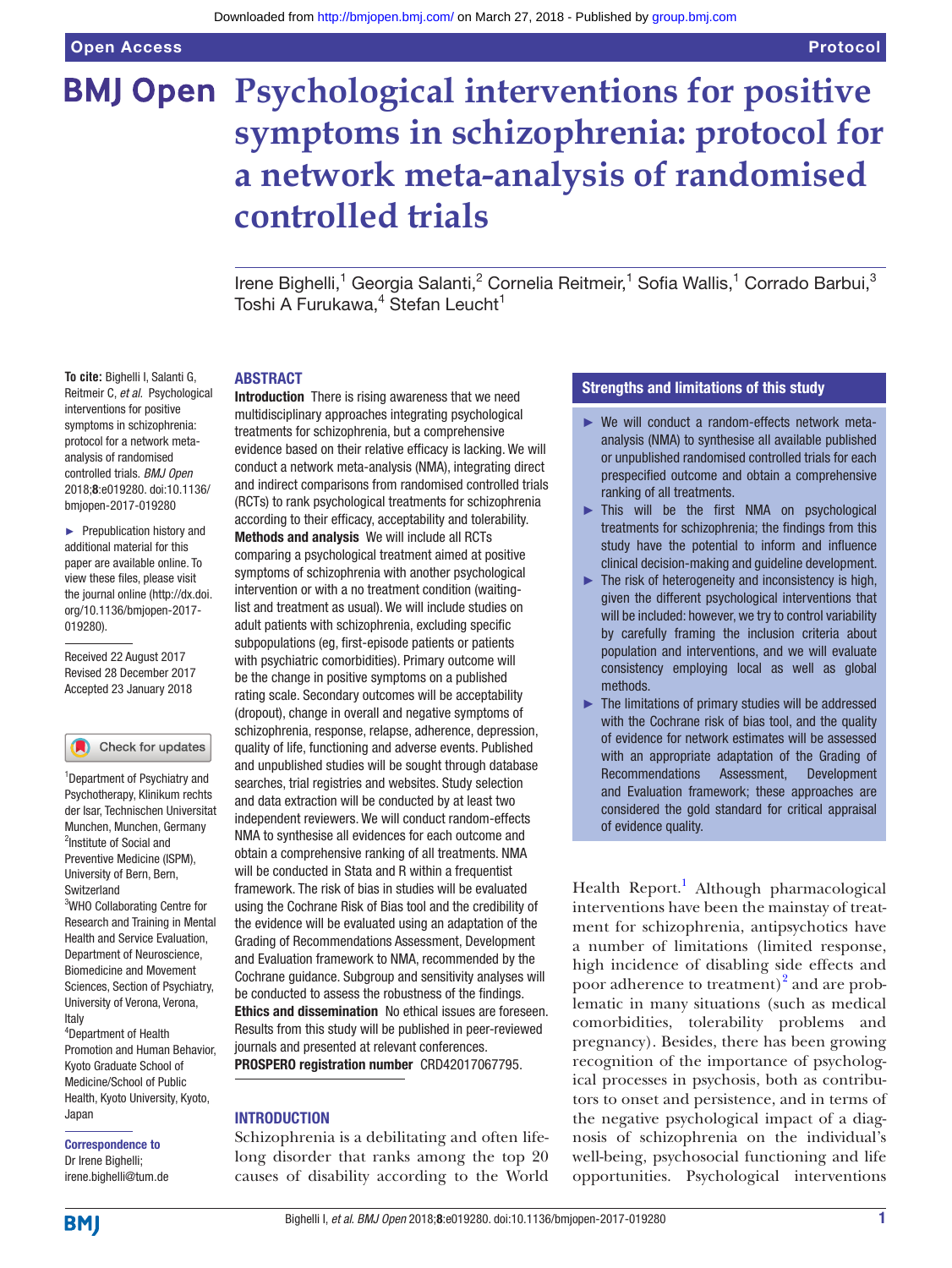for psychosis and schizophrenia have been developed to address these aspects, and in accordance with guidelines from the National Institute for Health and Care Excellence in the  $UK<sup>3</sup>$  $UK<sup>3</sup>$  $UK<sup>3</sup>$  and the Schizophrenia Patient Outcomes Research Team in the USA, $4$  psychological treatments are widely regarded as a necessary intervention for schizophrenia.

A broad range of interventions that can be defined as 'psychological' have been studied in the treatment of schizophrenia. These interventions can be provided at different stages of the illness and address different aspects, like social and cognitive functioning, adherence to medication and symptoms of schizophrenia. [Table](#page-2-0) 1 presents the panorama of existing systematic reviews of randomised controlled trials (RCTs) that have been conducted on the topic. These reviews have mainly included studies comparing the intervention under examination with so called no treatment conditions (waiting-list and treatment as usual  $(TAU)$ .<sup>56</sup> Other reviews included also active comparisons with other psychological treatments.[7–9](#page-7-5) An attempt to provide information on active comparisons was made by Turner and colleagues, who performed separate meta-analysis when there were at least five eligible RCTs comparing one intervention to another psychological intervention. $10$  However, all the available reviews applied pairwise meta-analysis as a method, being able to pool results only when a comparison of two treatments was considered in existing studies. The comparative efficacy and tolerability of the existing interventions have not been checked yet; as a result, it is still currently unclear which are the most efficacious, the most acceptable and the best tolerable psychological treatments for schizophrenia.

To overcome this gap in the current knowledge, a NMA would be necessary to consider both direct and indirect comparisons, and produce hierarchies of the effects of the various psychological treatments in the various efficacy and tolerability outcomes. Such hierarchies are essential for guidelines, which should ideally be able to indicate which treatment is likely to be the best, the second best and so on for a given outcome. Only the method of NMA can provide such hierarchies by combining all the randomised evidence. Our aim is to produce such a NMA of all psychological interventions for schizophrenia in multiple outcomes. We focus here on the interventions primarily aimed at treating positive symptoms in the acute phase of the illness.

#### **Objectives**

To estimate relative treatment effects and obtain a hierarchy for the psychological treatments in patients with schizophrenia, in terms of:

- 1. efficacy on positive symptoms.
- 2. acceptability.
- 3. other efficacy measures, such as overall symptoms, negative symptoms, response, relapse, adherence, depression, quality of life and functioning.
- 4. tolerability.

### Methods and analysis

#### Criteria for considering studies for this review

Methods for this systematic review have been developed according to the Preferred Reporting Items for Systematic review and Meta-Analysis Protocols (PRISMA-P) checklist, and the PRISMA extension statement for reporting of systematic reviews incorporating NMA of healthcare interventions.<sup>11 12</sup> This systematic review and NMA is registered in the PROSPERO database; the record in PROSPERO will be updated with any amendment made to the protocol.

#### Types of studies

We will include all RCTs in which participants with schizophrenia received a psychological intervention as defined below (see Types of interventions section). Studies whose sequence generation was at high risk of bias (eg, randomisation by the date of birth or day of the week) will be excluded. We will accept open and blinded RCTs; this choice is particularly relevant in trials on psychological interventions, in which in best case only the assessor of outcome can be blind, but not the therapist. Open RCTs will be excluded in a sensitivity analysis. We will include both trials in which psychological interventions were compared with a control condition and trials in which they were compared with another intervention. There will be no language restriction in order to avoid the problem of 'language bias'.[13](#page-7-8) In case we retrieve references in languages in which we are not fluent, study authors will be contacted to check inclusion criteria and eventually ask for study data. As an exception, we will not search Chinese databases, since serious concerns have been raised on the trustworthiness of Chinese trials found in these databases.[14 15](#page-7-9) Chinese studies found in Western databases will be considered for inclusion. In the case of cross-over studies, we will use only the first cross-over phase in order to avoid the problem of carry-over effects which are very likely in schizophrenia and with psychological treatments. We will exclude cluster RCTs.

#### Types of participants

Our aim is to collect information on the efficacy of psychological treatments on patients with positive symptoms. In order to select this population, we operationalised the inclusion criteria as follows. We will include adults, however defined by study authors, with a diagnosis of schizophrenia or related disorders (such as schizophreniform or schizoaffective disorders); there is no clear evidence that the latter schizophrenia-like psychoses are caused by fundamentally different disease processes or require different treatment approaches.<sup>16</sup> We will include trials irrespective of the diagnostic criteria used. Here we will follow the strategy of the Cochrane Schizophrenia Group<sup>[17](#page-7-11)</sup> to include not only studies that used specific diagnostic criteria such as International Classification of Diseases, 10th revision or Diagnostic and Statistical Manual of Mental Disorders, 5th edition, because these criteria are not meticulously used in clinical routine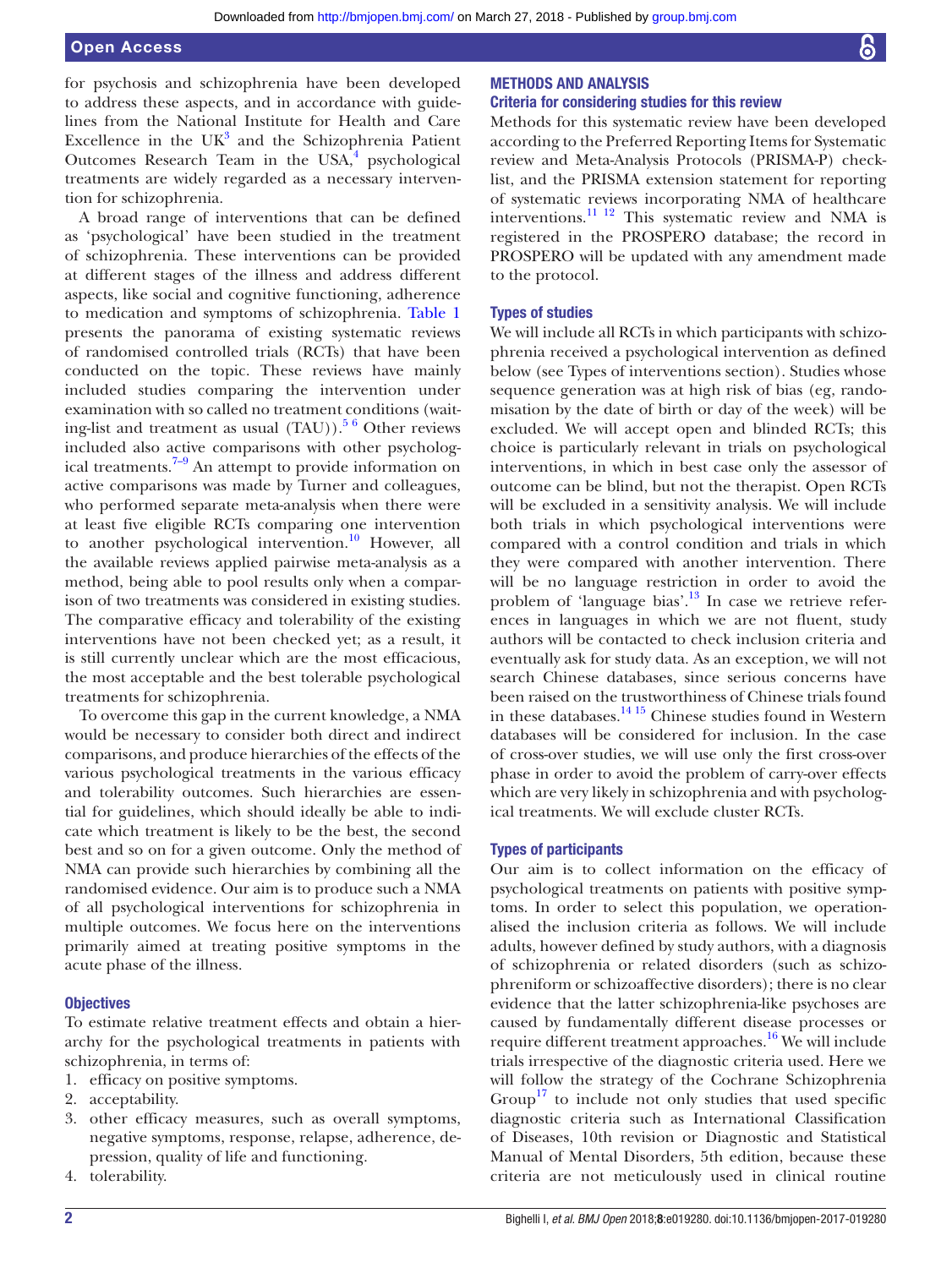$\overline{6}$ 

<span id="page-2-0"></span>

| Existing reviews about psychological treatments for schizophrenia<br>Table 1                                                           |                                                                 |                 |                                                                                                                                                                                                                                                                                                                                           |  |  |
|----------------------------------------------------------------------------------------------------------------------------------------|-----------------------------------------------------------------|-----------------|-------------------------------------------------------------------------------------------------------------------------------------------------------------------------------------------------------------------------------------------------------------------------------------------------------------------------------------------|--|--|
| <b>Intervention</b>                                                                                                                    | <b>Existing reviews</b>                                         | RCT*            | Comparator                                                                                                                                                                                                                                                                                                                                |  |  |
| Acceptance and commitment<br>therapy                                                                                                   | Ongoing Cochrane review <sup>42</sup> -                         |                 | TAU, pharmacological intervention and another<br>psychosocial intervention                                                                                                                                                                                                                                                                |  |  |
| Adherence interventions                                                                                                                | Gray et al <sup>43</sup>                                        | 6               | TAU and didactic health education                                                                                                                                                                                                                                                                                                         |  |  |
| Active comparisons (befriending,<br>CBT, cognitive remediation,<br>psychoeducation, social skills<br>training, supportive counselling) | Turner et al <sup>10</sup>                                      | 48              | Befriending, CBT, cognitive remediation, psychoeducation,<br>social skills training, supportive counselling, family<br>intervention, art therapy, body psychotherapy,<br>occupational therapy and problem-solving therapy                                                                                                                 |  |  |
| Art therapy                                                                                                                            | Ruddy and Milnes <sup>6</sup>                                   | 2               | Standard care                                                                                                                                                                                                                                                                                                                             |  |  |
| Assertive community treatment                                                                                                          | Marshall and Lockwood <sup>44</sup>                             | 20 <sub>†</sub> | TAU, hospital-based rehabilitation and case management                                                                                                                                                                                                                                                                                    |  |  |
| Befriending                                                                                                                            | $\overline{\phantom{0}}$                                        |                 |                                                                                                                                                                                                                                                                                                                                           |  |  |
| Bibliotherapy                                                                                                                          |                                                                 |                 |                                                                                                                                                                                                                                                                                                                                           |  |  |
| Body-oriented psychological<br>therapy                                                                                                 | $\overline{\phantom{0}}$                                        |                 |                                                                                                                                                                                                                                                                                                                                           |  |  |
| Case management                                                                                                                        | Dieterich et al <sup>45</sup>                                   | 40+             | Assertive community treatment, assertive outreach model,<br>case management model and standard community care                                                                                                                                                                                                                             |  |  |
| <b>CBT</b>                                                                                                                             | Zimmermann et al (positive<br>symptoms) <sup>9</sup>            | 15              | Waiting-list, TAU or another therapeutic treatment                                                                                                                                                                                                                                                                                        |  |  |
|                                                                                                                                        | Jones et al <sup>7</sup>                                        | 20              | Active (psychoeducation, family intervention, supportive<br>psychotherapy, supportive counselling, cognitive<br>remediation) and non-active control treatments (recreation<br>and support, social activities, befriending and non-specific<br>counselling)                                                                                |  |  |
|                                                                                                                                        | Jauhar et al <sup>46</sup>                                      | 52              | Waiting-list, TAU or an intervention designed to control<br>for the non-specific effects of psychotherapy (recreation<br>and support, group support, befriending, supportive<br>counselling/therapy, social activity therapy and goal-<br>focused supportive contact) or active treatments (cognitive<br>remediation and psychoeducation) |  |  |
|                                                                                                                                        | Van der Gaag et al<br>(individually tailored) <sup>47</sup>     | 18              | Any control condition was accepted                                                                                                                                                                                                                                                                                                        |  |  |
|                                                                                                                                        | Hazell et al (low intensity) $48$                               | 8               | TAU and supportive psychotherapy                                                                                                                                                                                                                                                                                                          |  |  |
|                                                                                                                                        | Kennedy and Xyrichis<br>(auditory hallucinations) <sup>49</sup> | 2               | Non-specialised therapy (focused on supportive<br>interactions and social integration)                                                                                                                                                                                                                                                    |  |  |
| Cognitive remediation                                                                                                                  | Cella et al <sup>50</sup>                                       | 45              | TAU, active control (eg, computer games) another active<br>treatment (eg, CBT)                                                                                                                                                                                                                                                            |  |  |
| Dance therapy                                                                                                                          | Ren and Xia <sup>51</sup>                                       | 1               | Standard care plus supportive counselling                                                                                                                                                                                                                                                                                                 |  |  |
| <b>Family interventions</b>                                                                                                            | Pitschel-Walz et al <sup>52</sup>                               | 25              | TAU, patient intervention, other family interventions                                                                                                                                                                                                                                                                                     |  |  |
|                                                                                                                                        | Pharoah et al <sup>53</sup>                                     | 25              | TAU, discussion groups, psychoeducation, supportive<br>psychotherapy, psychosocial support                                                                                                                                                                                                                                                |  |  |
| Group psychotherapeutic<br>treatments                                                                                                  | Orfanos et al <sup>54</sup>                                     | 34              | TAU and other groups (active discussion group, support<br>group, counselling group, occupational therapy group or<br>problem-solving discussion group)                                                                                                                                                                                    |  |  |
| <b>IPT</b>                                                                                                                             | Roder et al <sup>55</sup>                                       | 16              | TAU, placebo-attention condition and other active<br>treatments                                                                                                                                                                                                                                                                           |  |  |
| Psychological and psychosocial<br>interventions for negative<br>symptoms in psychosis                                                  | Lutgens et al <sup>8</sup>                                      | 95              | TAU and active comparator (including psychoeducation,<br>supportive therapy and cognitive remediation)                                                                                                                                                                                                                                    |  |  |
| Metacognitive training                                                                                                                 | Eichner and Berna <sup>56</sup>                                 | 12              | TAU, wait-list control, supportive therapy, newspaper<br>discussion group, CogPack (=cognitive remediation)                                                                                                                                                                                                                               |  |  |
| Mindfulness                                                                                                                            | Aust and Bradshaw <sup>57</sup>                                 | 11 <sup>†</sup> | Active control intervention (eg, befriending and progressive<br>muscle relaxation) and TAU                                                                                                                                                                                                                                                |  |  |
| Music therapy                                                                                                                          | Geretsegger et al <sup>58</sup>                                 | 18              | Placebo defined as an alternative therapy designed to<br>control for effects of the therapist's attention; TAU or no<br>treatment                                                                                                                                                                                                         |  |  |

Continued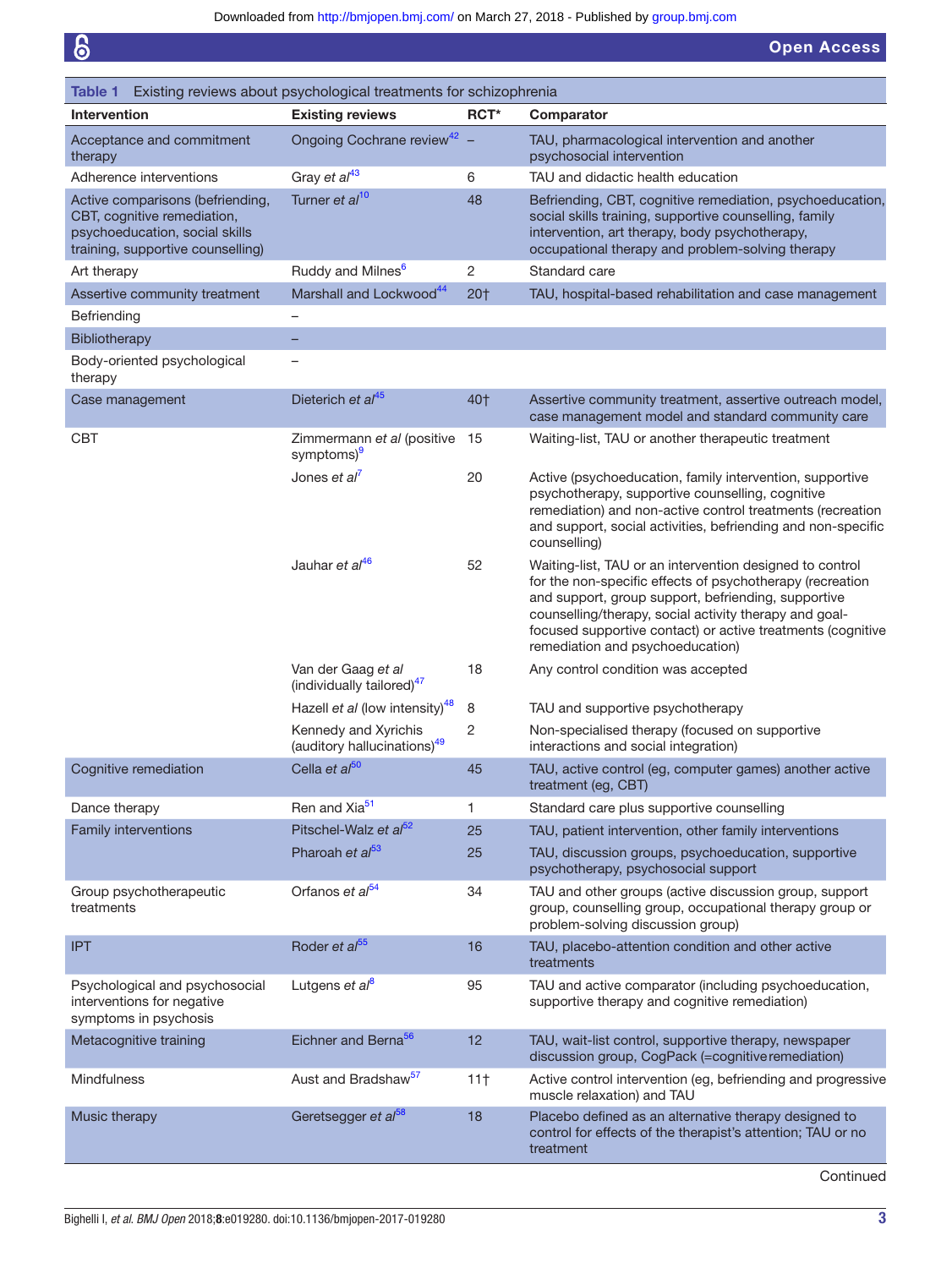| <b>Open Access</b>     |                                    |      | O                                                                                                                                                                                                                           |
|------------------------|------------------------------------|------|-----------------------------------------------------------------------------------------------------------------------------------------------------------------------------------------------------------------------------|
|                        |                                    |      |                                                                                                                                                                                                                             |
| Table 1<br>Continued   |                                    |      |                                                                                                                                                                                                                             |
| <b>Intervention</b>    | <b>Existing reviews</b>            | RCT* | Comparator                                                                                                                                                                                                                  |
| Psychodynamic therapy  | Malmberg and Fenton <sup>59</sup>  | 4    | Reality adaptive, supportive psychotherapy, hospital<br>comparison, ataraxic drugs, electro convulsive therapy,<br>Milieu therapy and individual versus group                                                               |
| Psychoeducation        | Pekkala and Merinder <sup>60</sup> | 10   | TAU, supportive psychotherapy, behavioural intervention<br>and leisure-time group                                                                                                                                           |
| Social skills training | Almerie et al <sup>61</sup>        | 13   | TAU, structured activities, discussion group, interaction<br>group, and no treatment control                                                                                                                                |
| Supportive therapy     | Buckley et al <sup>62</sup>        | 24   | Standard care, any other treatment (biological,<br>psychological or social) such as medication, problem-<br>solving therapy, psychoeducation, social skills training,<br>CBT, family therapy or psychodynamic psychotherapy |
| Systemic therapy       | Pinguart et al <sup>b</sup>        |      | No treatment                                                                                                                                                                                                                |

\*Number of RCTs on patients with schizophrenia .

†RCTs about patients with severe mental illness including schizophrenia.

CBT, cognitive–behavioural therapy; IPT, integrated psychological therapy; RCT, randomised controlled trial; TAU, treatment as usual.

either. This decision should increase generalisability and representativeness.

Studies including participants with other diagnoses part of the psychosis spectrum will be included only if participants with a diagnosis of schizophrenia, schizophreniform or schizoaffective disorders were >80% of the participants considered. We will include studies recruiting patients with positive symptoms, either delusions, hallucinations or both, or in the phase of acute exacerbation of positive symptoms, however defined by inclusion criteria of the trial.

We will exclude studies focused on specific subpopulations of patients, such as (A) studies recruiting patients in which negative symptoms are predominant, according to authors' definition, (B) studies on patients with comorbid psychiatric disorders including substance abuse, (C) studies recruiting patients with concomitant medical illnesses, (D) trials enrolling stable patients (relapse prevention studies), (E) studies on first-episode patients and (F) trials on patients who show prodromal signs of psychosis (also defined as 'at risk for psychosis'). Among other reasons, we exclude first-episode patients because they were found to have significantly higher response rates to treatments compared with chronic patients.<sup>18</sup><sup>19</sup>

#### Types of interventions

Any psychological intervention that occurs through interaction between therapist and patient, either face-to-face individually or in group, with the primary aim to reduce positive symptoms. Interventions with an explicit primary aim different from positive symptoms (eg, functioning, cognition, adherence to medication and knowledge of the illness) will be excluded. The identified treatments will be classified after identification of eligible studies. Psychological treatments will be compared with each other and to any non-pharmacological control condition considered in the included studies. Comparators will include the so called 'treatment as usual', waiting-list and

inactive treatments. The effect of 'non-active' comparators will be analysed in a sensitivity analysis.<sup>20</sup> Patients also receiving treatment as usual, including pharmacological interventions, will be included. If psychological treatments that we do not include among the interventions (eg, psychoeducation and supportive therapy) are used as control condition in the studies, they will be included as nodes in order to strengthen the network, but will not be part of our decision set.

#### Outcome measures

Outcomes will be measured at study endpoint, as defined in each study.

#### Primary outcome

Change in positive symptoms of schizophrenia, examined accordingly to the respective subscale of the Positive and Negative Syndrome Scale (PANSS), the Brief Psychiatric Rating Scale (BPRS) or the Scales for Assessment of Positive Symptoms or any other published scale.

As not all studies will have used the same scale, we will extract data according to the following hierarchy: mean change of the PANSS positive symptoms subscale from baseline to endpoint, if not available mean change of the BPRS positive symptoms subscale or if again not available the mean values at endpoint of the PANSS/ BPRS positive symptoms subscale. The results of other rating scales will only be used if the instrument has been published in a peer-reviewed journal, because it has been shown that non-validated schizophrenia scales exaggerate differences.<sup>[21](#page-8-18)</sup>

#### Secondary outcomes

Given the focus on treatments for positive symptoms, the results of this review will be informative for the treatment of positive symptoms. They will also describe how these interventions can have an effect on a number of other outcomes. With this aim, the following secondary outcomes will be assessed: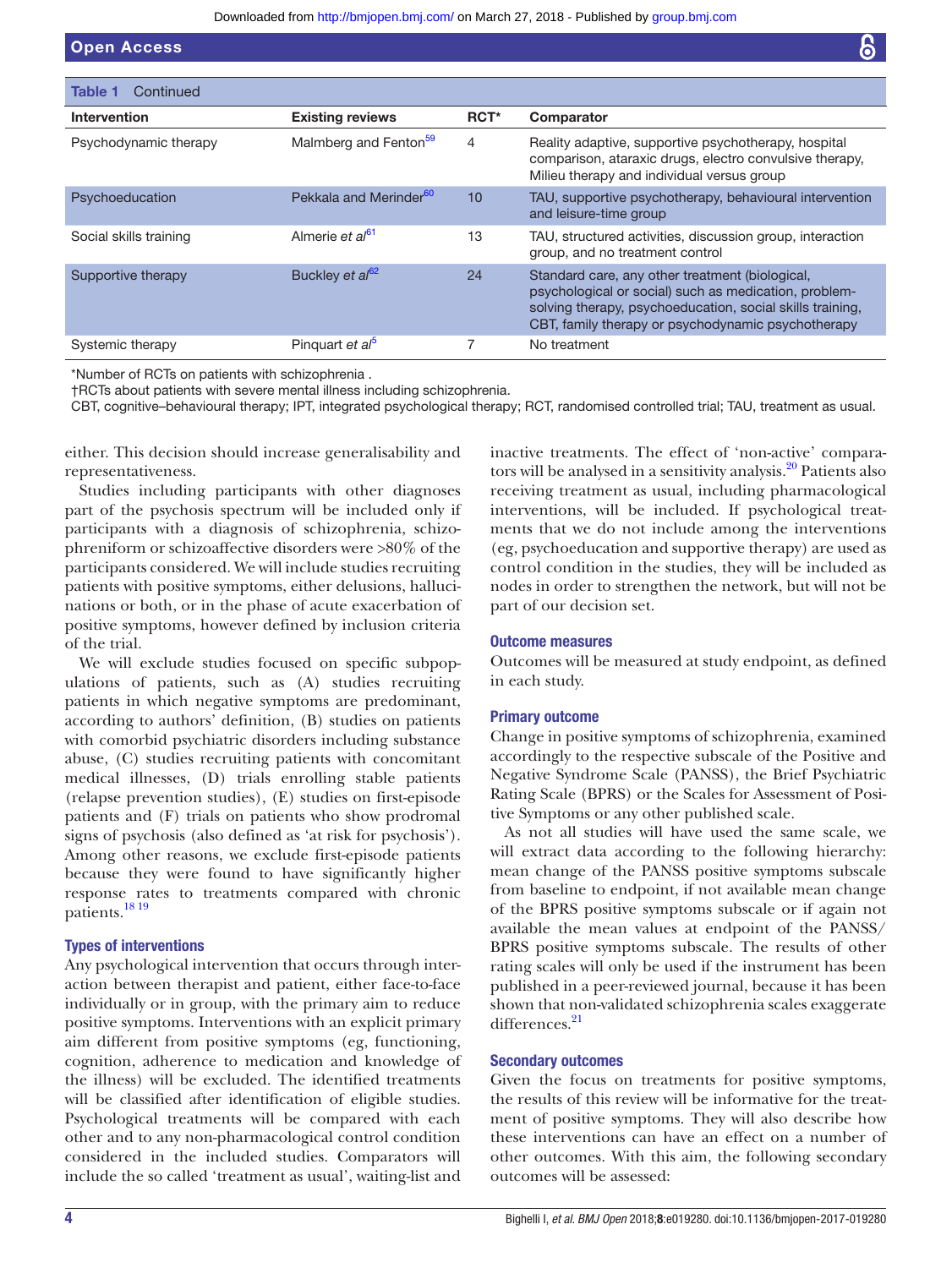- 1. Acceptability, defined as the percentage of patients leaving the study early (dropout) for any reason. Allcause discontinuation due to any reason combines efficacy, tolerability and other factors, and can therefore be considered as a measure of 'acceptability of treatment['17](#page-7-11) or of overall 'effectiveness'.
- 2. Change in overall symptoms, measured by rating scales such as the PANSS or the BPRS, or any other published scale (eg, the Manchester Scale) for the assessment of overall schizophrenic symptomatology. The results of other rating scales will only be used if the instrument has been published in a peer-reviewed journal.
- 3. Change in negative symptoms, measured by the respective subscale of the PANSS, or the 'Scales for Assessment of Negative Symptoms' or any other published scale.
- 4. Response, measured by the percentage of responders defined by reduction on the PANSS, BPRS or Clinical Global Impression (CGI) scores, accepting the criteria used by study authors.
- 5. Percentage of patients with relapse, by definitions operationalised by rating scales, and, if not available, number of rehospitalisations due to psychopathology. We will not include data from studies that used non-operationalised relapse criteria (eg, clinical judgement).
- 6. Adherence, measured by any published rating scale (eg, 'Adherence Therapy Patients Satisfaction Questionnaire' and 'Adherence Rating Scale').
- 7. Depression, measured by the Calgary Depression Scale for Schizophrenia, the Hamilton Depression Rating Scale, the Montgomery Asberg Depression Scale or other published symptom scales.
- 8. Quality of life, measured by any published rating scale (eg, 'Heinrichs quality of life scale', Quality of Life Scale.
- 9. Functioning, measured by rating scales such as the Global Assessment of Functioning or the Psychosocial Performance Scale, or any other published rating scale.
- 10. Tolerability, measured as the percentage of patients experiencing adverse events. Adverse events associated with psychological treatments are not covered as comprehensively as in trials on pharmacological treatments.[22](#page-8-23) However, there is a raising awareness of the importance of considering possible harms associated with psychological interventions.<sup>23</sup> Therefore we will collect any available information in clinical studies about this outcome, using a classification proposed by Linden and colleagues $23$  : (A) emergence of new symptoms; (B) deterioration of existing symptoms; (C) lack of improvement or deterioration of illness; (D) prolongation of treatment; (E) patient's non-compliance; (F) strains in the patient–therapist relationship; (G) very good patient–therapist relationship, therapy dependency; (H) strains or changes in family relations; (I) strains or changes in work

relations; (J) any change in the life circumstances of the patient; (K) stigmatisation. Suicide attempts and any other possible adverse event related to psychological treatment will also be considered.

11. Mortality. Psychosocial treatments may actually reduce or, by contrast, increase overall mortality, in particular connected to suicidality. To test this, we will examine this outcome in terms of (A) death for any reason, (B) death due to natural causes and (C) due to suicide.

#### Search strategy

#### Electronic searches

The following sources will be searched without restrictions for language or publication period: Embase, MEDLINE, PsycINFO and PubMed. The search terms that will be used for PubMed are provided as online [supplementary](https://dx.doi.org/10.1136/bmjopen-2017-019280)  [material.](https://dx.doi.org/10.1136/bmjopen-2017-019280) We will also search the following international databases:

- 1. WHO International Clinical Trials Registry Platform,
- 2. BIOSIS,
- 3. Cochrane Collaboration Controlled Trials Register,
- 4. ClinicalTrials.gov.

#### Reference lists and other sources

References of all selected studies will be inspected for other published reports and citations of unpublished studies. We will also inspect previous reviews conducted on psychological treatments for schizophrenia to check if some studies meet our inclusion criteria as well. In addition, we will contact the first author of each included study published in the last 30 years for missing information about their studies.

#### Identification and selection of studies

Studies identified through electronic and manual searches will be listed with citation, titles and abstracts, in Citavi; duplicates will be excluded. The eligibility for inclusion process will be conducted in two separate stages:

- 1. Two authors will independently inspect title and abstracts identified in the literature searches and exclude those not pertinent. Disagreement will be resolved by discussion and where doubt still remains, we will acquire the full article for further inspection and the article will proceed to the next stage.
- 2. Once the full articles are obtained, two reviewers will independently assess them for eligibility. Disagreements will be resolved by discussion and, if needed, a third senior author will be involved. When required, further information will be obtained from study authors.

#### Data extraction

Two authors will independently extract data from all selected trials. When disagreement arises we will resolve it by discussion and, if needed, involving a third senior author. Where this is not sufficient we will contact the study authors.

The following data will be collected from each included study: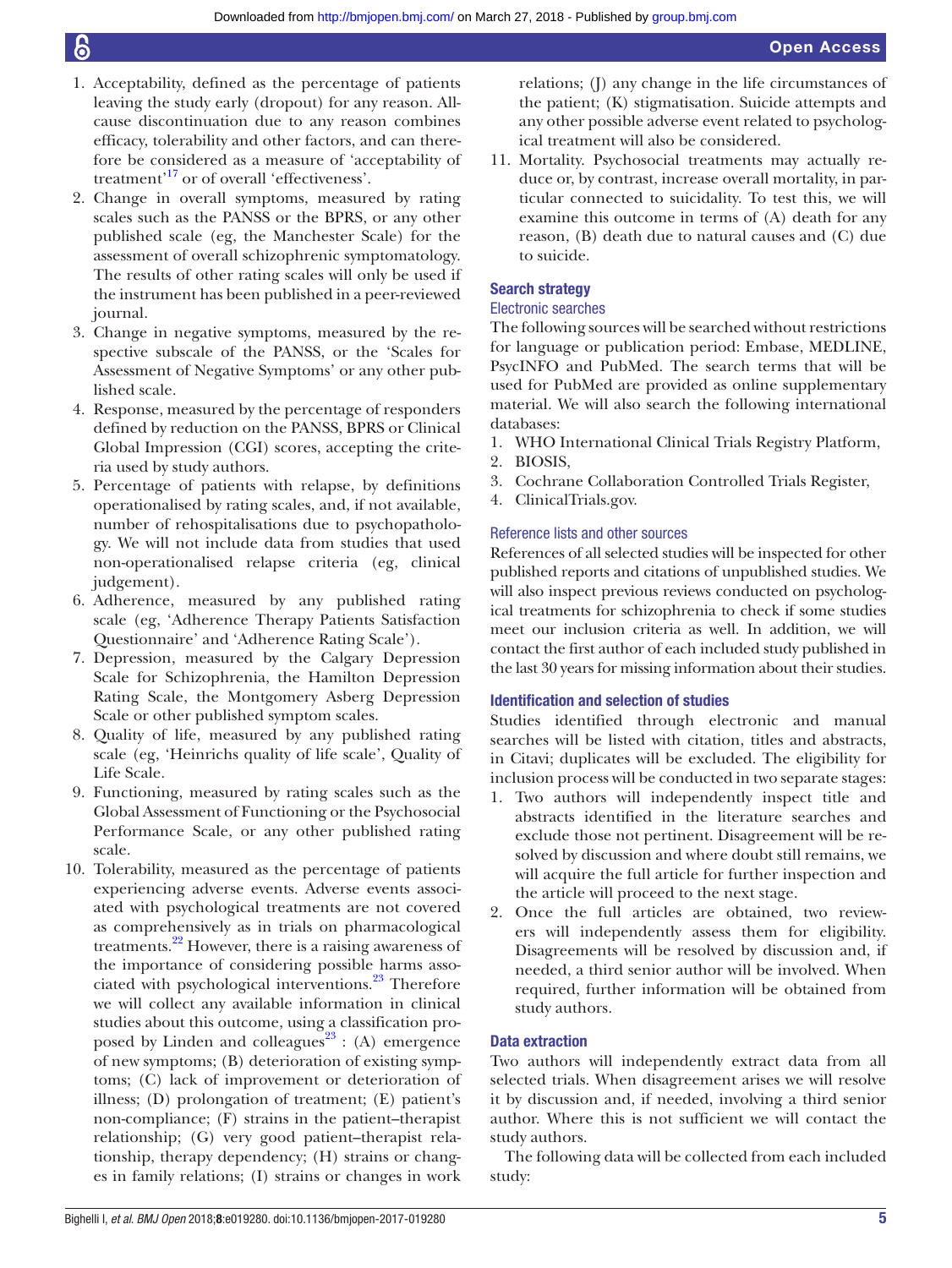will derive SDs from those of the other studies using a

validated imputation technique.<sup>25</sup>

- ► Study citation, year(s) of study, registration number to trials registries, year of publication, location, setting, number of centres, sample size, diagnostic criteria and funding/sponsor (industry or academic).
- Methodology, including study design (type of RCT), number of arms and risk of bias (see Risk of bias assessment section).
- ► Characteristics of study participants, including gender, age, details on diagnosis, number randomised to each arm, sociodemographic characteristics, whether psychological treatments naive at baseline or with previous experience with the experimental intervention).
- Characteristics of intervention, including number and frequency of sessions, therapy setting, expertise of therapist and researcher allegiance at study arm level.
- ► Outcome measures, including information on whether an intention-to-treat approach has been used and how it was defined.

The two reviewers will independently input data into an Access database, especially created for this study. The software will automatically detect any inconsistencies and they will be resolved by discussion.

#### Measurement of treatment effect

#### Relative treatment effects

- Continuous outcomes: for continuous outcomes we will use the standardised mean difference (SMD), because we expect that the studies use different rating scales of overall schizophrenia symptomatology.
- ► Dichotomous outcomes: the effect size for dichotomous outcomes will be the risk ratio (RR) and its 95% CIs.

#### Relative treatment ranking

We will estimate the probability for each intervention to be ranked at each possible place, given the relative effect sizes as estimated in NMA. As described in Salanti *et al,*[24](#page-8-25) we will obtain a hierarchy of the competing interventions using the surface under the cumulative ranking curve (SUCRA) and mean ranks. SUCRA values will be expressed as percentage, showing the relative probability of an intervention to be among the best options.

#### Dealing with missing outcome data and missing statistics

For continuous outcomes we will extract data for all randomised patients, if possible, and we will give preference to data based on mixed-effect models of repeated measurements of multiple imputations over last-observation-carried-forward data.

We will use published SDs, where available. When SEs instead of SDs are presented, the former will be converted to  $SDs$ <sup>[25](#page-8-26)</sup> If both are missing, we will estimate SDs from P values or CIs, as described in Section 7.7.3 of the Cochrane Handbook for Systematic Reviews.<sup>26</sup> If none of these options are viable, we will contact the original authors. When no information can be obtained we

For dichotomous outcomes, everyone allocated to the intervention will be counted whether they completed the follow-up or not. If the authors applied such a strategy, we will use their results. If the original authors presented only the results of the per-protocol or completer population, we will assume that those participants lost to follow-up would not have changed in a given outcome. In terms of efficacy, this means that they would be conservatively considered to have not responded to treatment or control. In terms of tolerability, it would mean that participants would not have developed a side-effect.

#### Risk of bias assessment

Risk of bias will be assessed for each included study using the Cochrane Collaboration 'risk of bias' tool.<sup>26 27</sup> The following domains will be considered:

- 1. Sequence generation: was the allocation sequence adequately generated?
- 2. Allocation concealment: was allocation adequately concealed?
- 3. Blinding of participants: was knowledge of the allocated treatment adequately prevented during the study? Given the peculiarity of the included studies, in which the therapist cannot be blind, we will consider under this item only if a way was found to keep patients unaware of the treatment they were receiving (even if we expect this will not be likely).
- 4. Blinding of outcome assessors: were outcomes evaluated by blind raters? Were adequate measures taken to prevent them from discovering treatment allocation during the study?
- 5. Incomplete outcome data: were incomplete outcome data adequately addressed?
- 6. Selective reporting: are reports of the study free from suggestion of selective outcome reporting?
- 7. Researcher's allegiance: do the researchers involved have a vested interest for the psychological treatment under investigation? We will additionally consider this point as possible source of bias, since it has been claimed to be relevant in trials on psychological interventions. $28-30$  An evaluation of high risk of bias will be given, for example, when the authors are founders of the therapy or have written a manual for that therapy.

A description of what was reported about the same domains in each study will be provided, and a judgement on the risk of bias will be made for each one of them, based on the following three categories: 'high risk of bias', 'low risk of bias' and 'unclear risk of bias' where information are not sufficient to make a judgement. Two independent review authors will assess the risk of bias in the selected studies. Any disagreement will be resolved through discussion. Where necessary, the authors of the studies will be contacted for further information. Studies will be classified as having low risk of bias if none of the domains above were rated as high risk of bias and three or less were rated as unclear risk; moderate if one was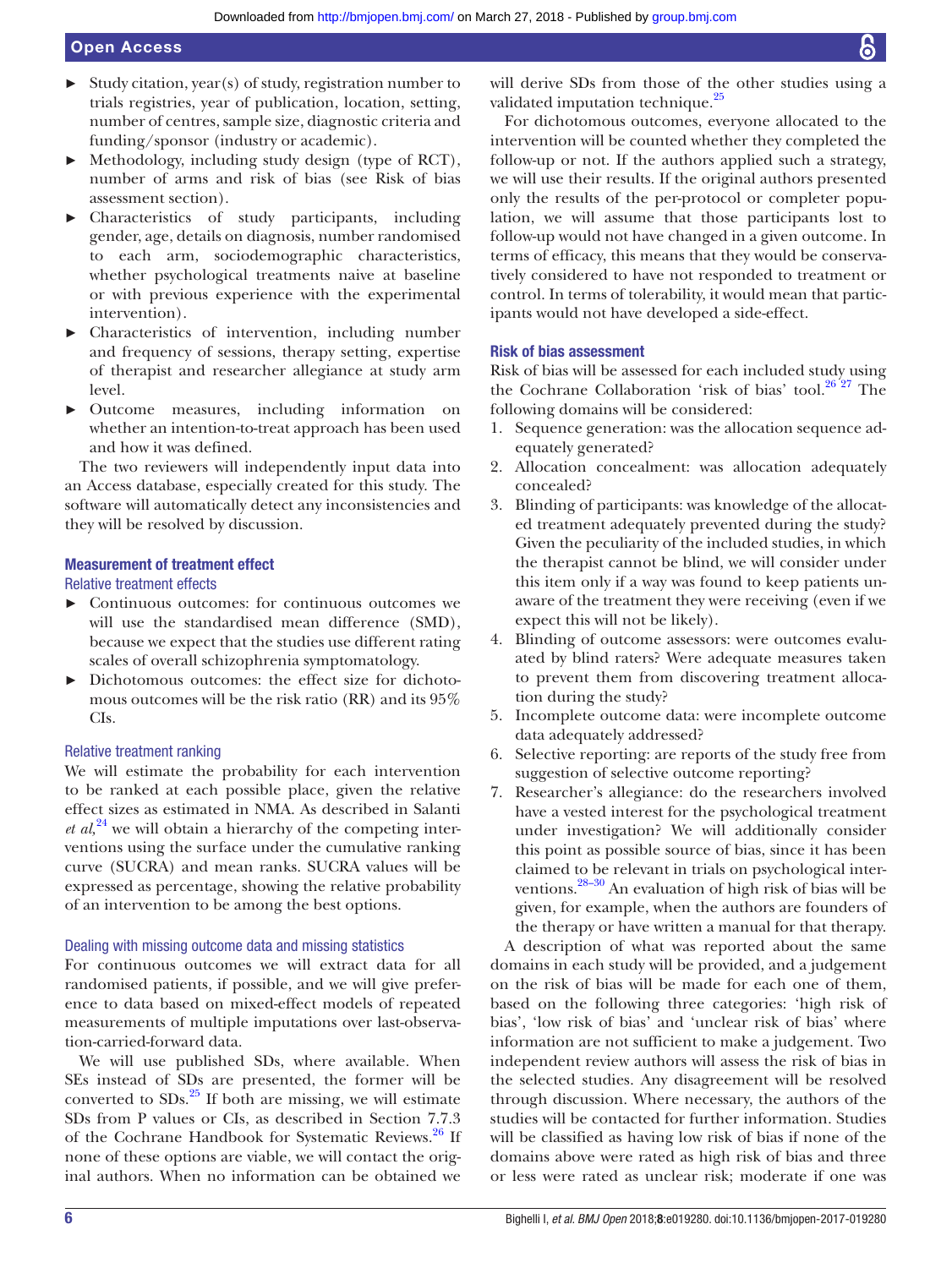6

rated as high risk of bias or none was rated as high risk of bias, but four or more were rated as unclear risk and all other cases will be assumed to pertain to high risk of bias.<sup>31</sup> We will not include studies in the data analyses whose sequence generation was at high risk of bias (eg, randomisation by the date of birth or day of the week). Effects of high risk of bias in the other domains will be analysed by sensitivity analyses.

#### Data analysis

#### Characteristics of the included studies

We will produce descriptive statistics and study population characteristics across all eligible trials, describing the types of comparisons and other clinical or methodological variables, such as age, duration of illness, comedication, country, duration of study and number of sessions.

#### Two-step procedure

In a first step, we will perform series of conventional pairwise meta-analyses by combining studies that compared the same interventions, including the comparison between active treatments and the different control arms. In subgroups with very few RCTs available or if the requirements of NMA are not met, it can be that NMA will not be appropriate and, in this case, conventional pairwise meta-analysis will be the most straightforward approach. As heterogeneity is likely, a random-effects model will be used. In a second step, we will then perform a NMA within a frequentist framework.

#### Assessment of heterogeneity

The heterogeneity (variability in relative treatment effects within the same treatment comparison) will be measured with the tau-squared (the variance of the random-effects distribution). The heterogeneity variance will be assumed common across the various treatment comparisons (grouped by comparison type) and the empirical distributions will be used to characterise the amount of heterogeneity as low, moderate or high using the first and third quantiles.[32–34](#page-8-30) Potential reasons for heterogeneity will be explored by subgroup analysis (see below).

#### Assessment of the transitivity assumption

Joint analysis of treatments can be misleading if the network is substantially intransitive. We assume that patients who fulfil the inclusion criteria outlined in criteria for considering studies for this review section are equally likely to be randomised to any of the interventions that we plan to compare. We will need to investigate the distribution of clinical and methodological variables that can act as effect modifiers across treatment comparisons.[35](#page-8-31) We have maximised the chances of transitivity in our network with regard to clinical variables by limiting our samples to participants with schizophrenia and excluding specific subgroups like first-episode patients or patients with prevalent negative symptoms. Other clinical or methodological variables that may influence the efficacy of psychological interventions include administration mode and frequency of the treatment (like number

of sessions and experience of the therapist), baseline severity (see 'Investigation of heterogeneity and inconsistency') and blinding, which will also be assessed in sensitivity analyses. We will investigate if these variables are similarly distributed across studies grouped by comparison. The comparability of studies comparing the intervention with treatment as usual or waiting-list conditions with those that provide head-to-head evidence will be examined carefully.

#### Network meta-analysis

NMA combines direct and indirect evidence for all relative treatment effects and can therefore provide esti-mates with maximum power and increased precision.<sup>[36](#page-8-32)</sup> If the collected studies appear to be sufficiently similar with respect to the distribution of effect modifiers (refer the Assessment of transitivity assumption section), we will conduct a random-effects NMA to synthesise all evidence for each outcome, and obtain a comprehensive ranking of all treatments. We will assume a single heterogeneity parameter for each network. We will present the summary SMDs or RRs for all pairwise comparisons in a league table. We will also estimate the prediction intervals to assess how much the common heterogeneity affects the relative effect with respect to the extra uncertainty anticipated in a future study. To rank the various treatments for each outcome, we will use the SUCRA and the mean ranks.

#### Assessment of inconsistency

The strategical and conceptual evaluation of transitivity will be supplemented with a statistical evaluation of consistency, the agreement between direct and indirect evidence. We will employ local as well as global methods to evaluate consistency.[37](#page-8-33) Local methods detect 'hot spots' of inconsistency, evidence loops that are inconsistent or comparisons for which direct and indirect evidence disagree. We will employ a method that separates direct evidence from indirect evidence provided by the entire network and then evaluate the agreement of these two pieces of evidence.<sup>38</sup> We will also evaluate consistency in the entire network by calculating the design-by-treatment interaction test and I-squared for network heterogeneity, inconsistency, and for both. $39$  Tests for inconsistency are known to have low power, and empirical evidence has suggested that 10% of evidence loops published in the medical literature are expected to be inconsistent. $40$ Therefore, interpretation of the statistical inference about inconsistency will be carried out with caution and possible sources of inconsistency will be explored even in the absence of evidence for inconsistency.

#### Investigation of heterogeneity and inconsistency

We expect small amounts of heterogeneity and inconsistency to be present given the variety of study settings we plan to include. The following potential effect modifiers of the primary outcome will be explored by subgroup analyses: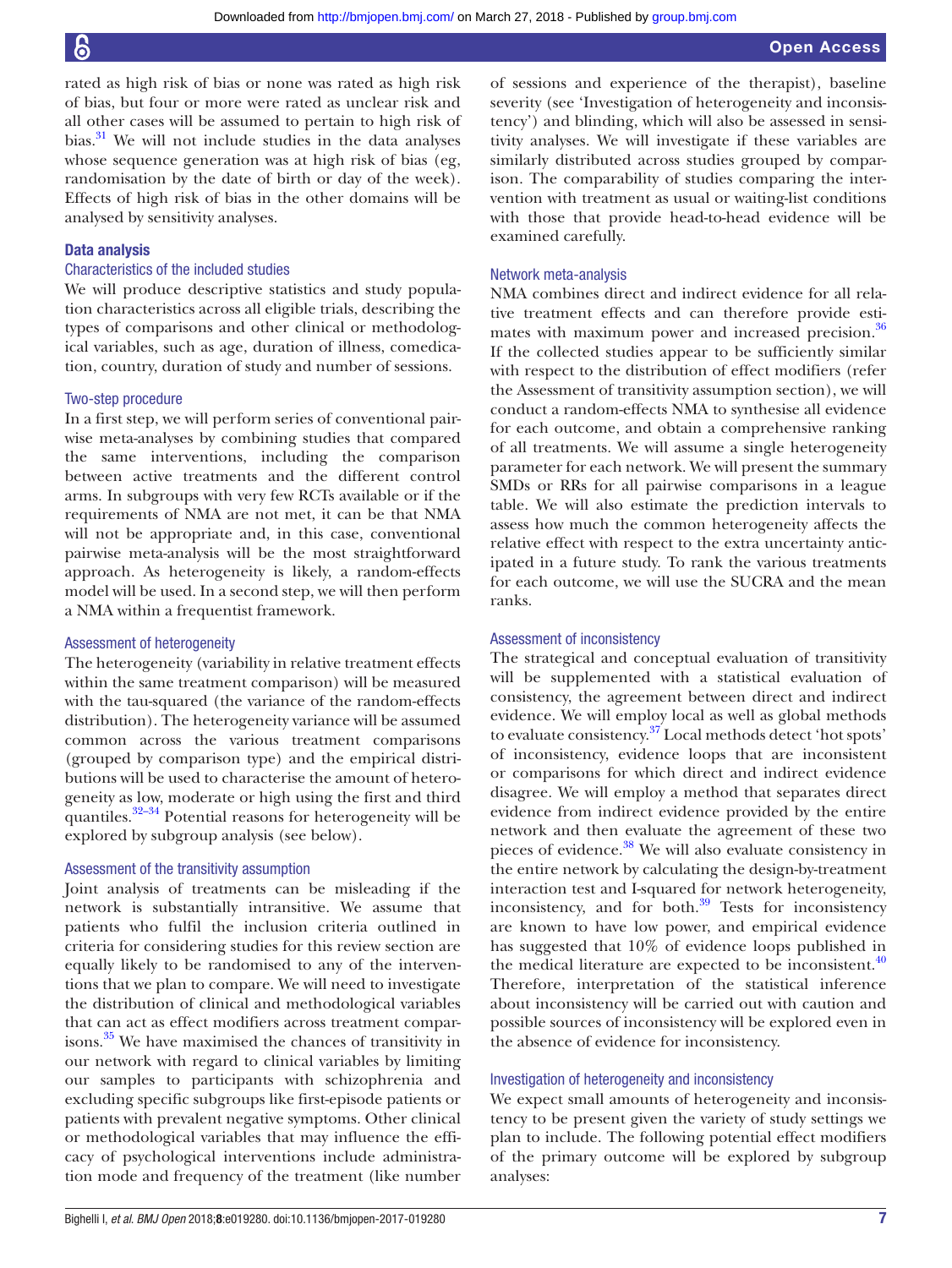#### Open Access

- A. Number of sessions,
- B. Study duration,
- C. Setting: individual versus group,
- D. Expertise of the therapist,
- E. Baseline severity (PANSS or BPRS score at baseline),
- F. Different types of patients, with a different clinical outline concerning symptoms (if identified).

#### Sensitivity analyses

#### *We will explore the following sensitivity analyses by excluding:*

- A. Studies in which the outcome assessor was not blind (open studies);
- B. Studies that presented only completer analyses;
- C. Studies characterised as pertaining to high risk of bias;
- D. Studies with high risk of bias in researchers' allegiance;
- E. Studies focused on treatment resistant patients (study defined);
- F. Studies with a non-active comparison group.

#### Publication bias

We will first examine funnel plots of pairwise NMAs if there are 10 or more studies included. We will also explore the association between study size and effect size with a comparison-adjusted funnel plot that has been adapted to NMA.<sup>41</sup>

#### Evaluating the quality of the evidence

The quality of evidence contributing to each network estimate will be evaluated using an adaptation of the Grading of Recommendations Assessment, Development and Evaluation framework specifically developed for NMA.<sup>37</sup> We will characterise the credibility of a body of evidence based on the study limitations, imprecision, heterogeneity/inconsistency, indirectness and publication bias.

#### Statistical software

The analysis and presentation of results will be performed using the Stata packages network and network\_graphs, and the R package netmeta.

Acknowledgements The authors acknowledge the collaborators Samantha Roberts in helping us to conduct the literature searches, and Maximilian Huhn, Johannes Schneider-Thoma, Marc Krause and Costanza Carmi for their help and suggestions.

Collaborators Samantha Roberts; Maximilian Huhn, Johannes Schneider-Thoma; Marc Krause; Costanza Carmi.

Contributors IB and SL designed this study, drafted and critically revised the protocol. IB will screen search results for inclusion, conduct data extraction and data analysis and draft the final manuscript. SL will assist with data extraction and analysis and revise the final manuscript. CR and SW will screen search results for inclusion and conduct data extraction. GS provided substantial methodological advice in planning the study and will assist with data analysis. CB and TAF contributed with clinical and methodological input in planning the study. All authors contributed to and have approved the final manuscript.

Funding This project has received funding from the European Union's Horizon 2020 Research and Innovation Programme under the Marie Skłodowska-Curie grant agreement no 701717. This work was also supported by the German Research Foundation (DFG) and the Technical University of Munich within the Open Access Publishing Funding Programme.

Disclaimer The funder had no role in developing the protocol.

Competing interests SL in the past 3 years has received honoraria for consulting from Roche, TEVA, Otsuka, Lundbeck and LB Pharma; for lectures from Otsuka, Lundbeck, Janssen, ICON, Lilly, Sanofi Aventis, AOP Orphan, Roche and Servier; and for a publication from Roche. TAF has received lecture fees from Eli Lilly, Janssen, Meiji, Mitsubishi-Tanabe, MSD and Pfizer and consultancy fees from Takeda Science Foundation. He has received royalties from Igaku-Shoin and Nihon Bunka Kagaku-sha publishers. He has received research support from Mochida and Mitsubishi-Tanabe.

Patient consent Not required.

Provenance and peer review Not commissioned; externally peer reviewed.

Open Access This is an Open Access article distributed in accordance with the Creative Commons Attribution Non Commercial (CC BY-NC 4.0) license, which permits others to distribute, remix, adapt, build upon this work non-commercially, and license their derivative works on different terms, provided the original work is properly cited and the use is non-commercial. See: [http://creativecommons.org/](http://creativecommons.org/licenses/by-nc/4.0/) [licenses/by-nc/4.0/](http://creativecommons.org/licenses/by-nc/4.0/)

© Article author(s) (or their employer(s) unless otherwise stated in the text of the article) 2018. All rights reserved. No commercial use is permitted unless otherwise expressly granted.

#### **REFERENCES**

- <span id="page-7-0"></span>1. Vos T, Flaxman AD, Naghavi M, *et al*. Years lived with disability (YLDs) for 1160 sequelae of 289 diseases and injuries 1990-2010: a systematic analysis for the Global Burden of Disease Study 2010. *[Lancet](http://dx.doi.org/10.1016/S0140-6736(12)61729-2)* 2012;380:2163–96.
- <span id="page-7-1"></span>2. Leucht S, Cipriani A, Spineli L, *et al*. Comparative efficacy and tolerability of 15 antipsychotic drugs in schizophrenia: a multipletreatments meta-analysis. *[Lancet](http://dx.doi.org/10.1016/S0140-6736(13)60733-3)* 2013;382:951–62.
- <span id="page-7-2"></span>3. National Collaborating Centre for Mental Health. Core interventions in the treatment and management of schizophrenia in adults in primary and secondary care (Clinical Guideline CG82). *London* 2009.
- <span id="page-7-3"></span>4. Buchanan RW, Kreyenbuhl J, Kelly DL, *et al*. The 2009 schizophrenia PORT psychopharmacological treatment recommendations and summary statements. *[Schizophr Bull](http://dx.doi.org/10.1093/schbul/sbp116)* 2010;36:71–93.
- <span id="page-7-4"></span>5. Pinquart M, Oslejsek B, Teubert D. Efficacy of systemic therapy on adults with mental disorders: A meta-analysis. *[Psychother Res](http://dx.doi.org/10.1080/10503307.2014.935830)* 2016;26:241–57.
- <span id="page-7-12"></span>6. Ruddy R, Milnes D. Art therapy for schizophrenia or schizophrenialike illnesses. *Cochrane Database Syst Rev* 2005;4:CD003728.
- <span id="page-7-5"></span>7. Jones C, Hacker D, Cormac I, *et al*. Cognitive behaviour therapy versus other psychosocial treatments for schizophrenia. *Cochrane Database Syst Rev* 2012;4:CD008712.
- <span id="page-7-14"></span>Lutgens D, Gariepy G, Malla A. Psychological and psychosocial interventions for negative symptoms in psychosis: systematic review and meta-analysis. *[Br J Psychiatry](http://dx.doi.org/10.1192/bjp.bp.116.197103)* 2017;210:324–32.
- <span id="page-7-13"></span>9. Zimmermann G, Favrod J, Trieu VH, *et al*. The effect of cognitive behavioral treatment on the positive symptoms of schizophrenia spectrum disorders: a meta-analysis. *[Schizophr Res](http://dx.doi.org/10.1016/j.schres.2005.02.018)* 2005;77:1–9.
- <span id="page-7-6"></span>10. Turner DT, van der Gaag M, Karyotaki E, *et al*. Psychological interventions for psychosis: a meta-analysis of comparative outcome studies. *[Am J Psychiatry](http://dx.doi.org/10.1176/appi.ajp.2013.13081159)* 2014;171:523–38.
- <span id="page-7-7"></span>11. Hutton B, Salanti G, Caldwell DM, *et al*. The PRISMA extension statement for reporting of systematic reviews incorporating network meta-analyses of health care interventions: checklist and explanations. *[Ann Intern Med](http://dx.doi.org/10.7326/M14-2385)* 2015;162:777–84.
- 12. Shamseer L, Moher D, Clarke M, *et al*. Preferred reporting items for systematic review and meta-analysis protocols (PRISMA-P) 2015: elaboration and explanation. *[BMJ](http://dx.doi.org/10.1136/bmj.g7647)* 2015;349:g7647.
- <span id="page-7-8"></span>13. Egger M, Zellweger-Zähner T, Schneider M, *et al*. Language bias in randomised controlled trials published in English and German. *[Lancet](http://dx.doi.org/10.1016/S0140-6736(97)02419-7)* 1997;350:326–9.
- <span id="page-7-9"></span>14. In: Wu T, Li Y, Liu G, Bian Z, Li J, *et al*. eds. *Investigation of authenticity of 'claimed' randomized controlled trials (RCTs) and quality assessment of RCT reports published in China*, 2006.
- 15. Woodhead M. 80% of China's clinical trial data are fraudulent, investigation finds. *[BMJ](http://www.ncbi.nlm.nih.gov/pubmed/27707716)* 2016;355:i5396.
- <span id="page-7-10"></span>16. Carpenter WT, Buchanan RW. Schizophrenia. *[N Engl J Med](http://dx.doi.org/10.1056/NEJM199403103301006)* 1994;330:681–90.
- <span id="page-7-11"></span>17. Adams CE, Coutinho E, Davis JM, *et al*; *The cochrane library*. Chichester, UK: John Wiley & Sons Ltd, 2011.
- <span id="page-7-15"></span>18. Leucht S, Leucht C, Huhn M, *et al*. Sixty years of placebo-controlled antipsychotic drug trials in acute schizophrenia: systematic review, bayesian meta-analysis, and meta-regression of efficacy predictors. *[Am J Psychiatry](http://dx.doi.org/10.1176/appi.ajp.2017.16121358)* 2017;174:927–42.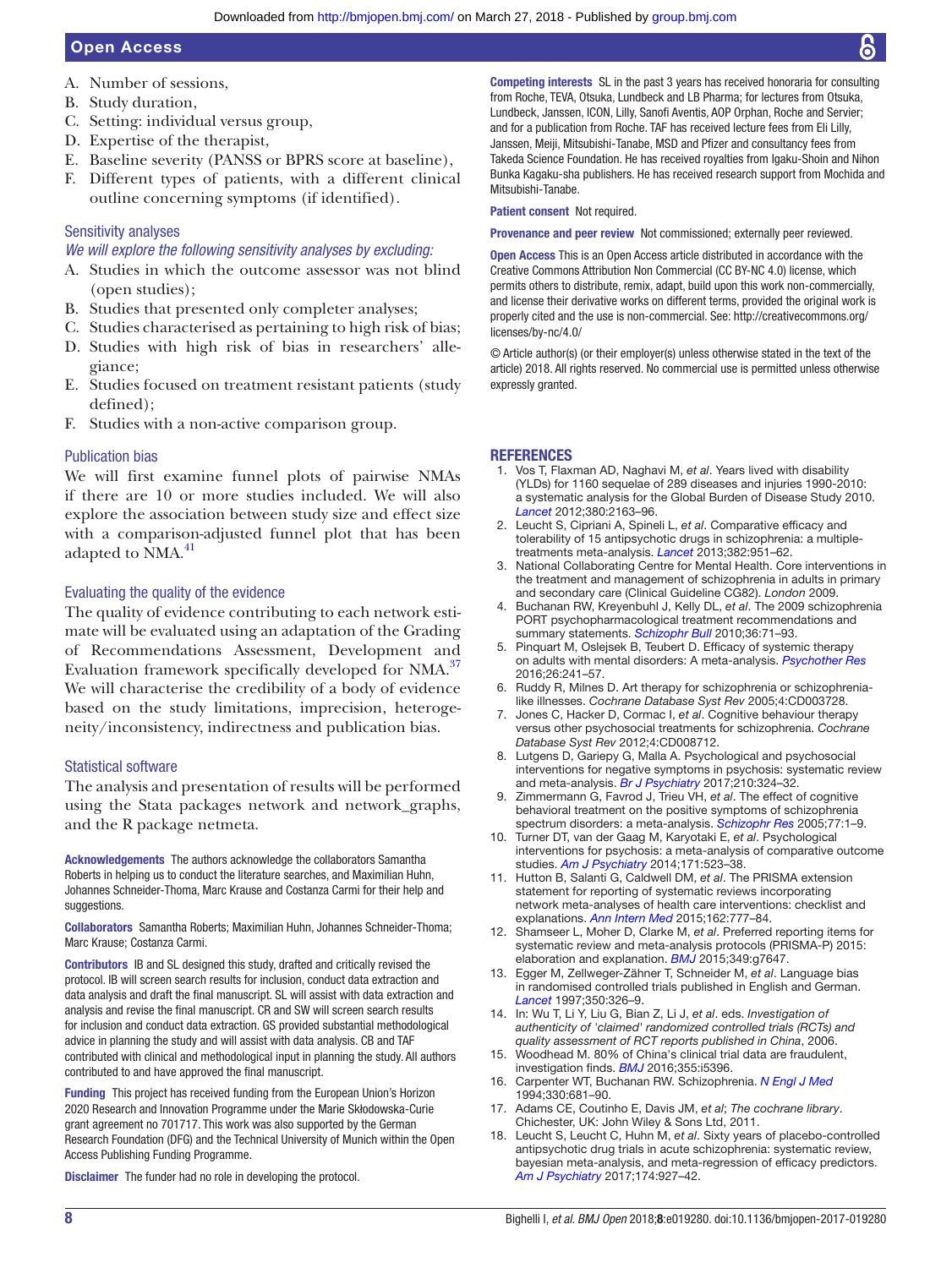- 19. Zhu Y, Li C, Huhn M, *et al*. How well do patients with a first episode of schizophrenia respond to antipsychotics: a systematic review and meta-analysis. *[Eur Neuropsychopharmacol](http://dx.doi.org/10.1016/j.euroneuro.2017.06.011)* 2017;27:835–44.
- <span id="page-8-17"></span>20. Furukawa TA, Noma H, Caldwell DM, *et al*. Waiting list may be a nocebo condition in psychotherapy trials: a contribution from network meta-analysis. *[Acta Psychiatr Scand](http://dx.doi.org/10.1111/acps.12275)* 2014;130:181–92.
- <span id="page-8-18"></span>21. Marshall M, Lockwood A, Bradley C, *et al*. Unpublished rating scales: a major source of bias in randomised controlled trials of treatments for schizophrenia. *[Br J Psychiatry](http://dx.doi.org/10.1192/bjp.176.3.249)* 2000;176:249–52.
- <span id="page-8-23"></span>22. Vaughan B, Goldstein MH, Alikakos M, *et al*. Frequency of reporting of adverse events in randomized controlled trials of psychotherapy vs. psychopharmacotherapy. *[Compr Psychiatry](http://dx.doi.org/10.1016/j.comppsych.2014.01.001)* 2014;55:849–55.
- <span id="page-8-24"></span>23. Linden M, Schermuly-Haupt ML, Definition S-HM-L. Definition, assessment and rate of psychotherapy side effects. *[World Psychiatry](http://dx.doi.org/10.1002/wps.20153)* 2014;13:306–9.
- <span id="page-8-25"></span>24. Salanti G, Ades AE, Ioannidis JP. Graphical methods and numerical summaries for presenting results from multiple-treatment metaanalysis: an overview and tutorial. *[J Clin Epidemiol](http://dx.doi.org/10.1016/j.jclinepi.2010.03.016)* 2011;64:163–71.
- <span id="page-8-26"></span>25. Furukawa TA, Barbui C, Cipriani A, *et al*. Imputing missing standard deviations in meta-analyses can provide accurate results. *[J Clin](http://dx.doi.org/10.1016/j.jclinepi.2005.06.006)  [Epidemiol](http://dx.doi.org/10.1016/j.jclinepi.2005.06.006)* 2006;59:7–10.
- <span id="page-8-27"></span>26. Higgins JPT. *Cochrane handbook for systematic reviews of interventions*. Version 5.1.0, 2011. (accessed Mar 2011).
- 27. Higgins JPT, Altman DG, Sterne JAC. *et al*Assessing risk of bias in included studies. In: Higgins JPT, Churchill R, Chandler J, Cumpston MS, . *Cochrane handbook for systematic reviews of interventions version 5.2.0*, 2017. (accessed Jun 2017).
- <span id="page-8-28"></span>28. Dragioti E, Dimoliatis I, Evangelou E. Disclosure of researcher allegiance in meta-analyses and randomised controlled trials of psychotherapy: a systematic appraisal. *[BMJ Open](http://dx.doi.org/10.1136/bmjopen-2014-007206)* 2015;5:e007206.
- 29. Lieb K, von der Osten-Sacken J, Stoffers-Winterling J, *et al*. Conflicts of interest and spin in reviews of psychological therapies: a systematic review. *[BMJ Open](http://dx.doi.org/10.1136/bmjopen-2015-010606)* 2016;6:e010606.
- 30. Munder T, Brütsch O, Leonhart R, *et al*. Researcher allegiance in psychotherapy outcome research: an overview of reviews. *[Clin](http://dx.doi.org/10.1016/j.cpr.2013.02.002)  [Psychol Rev](http://dx.doi.org/10.1016/j.cpr.2013.02.002)* 2013;33:501–11.
- <span id="page-8-29"></span>31. Furukawa TA, Salanti G, Atkinson LZ, *et al*. Comparative efficacy and acceptability of first-generation and second-generation antidepressants in the acute treatment of major depression: protocol for a network meta-analysis. *[BMJ Open](http://dx.doi.org/10.1136/bmjopen-2015-010919)* 2016;6:e010919.
- <span id="page-8-30"></span>32. Turner RM, Davey J, Clarke MJ, *et al*. Predicting the extent of heterogeneity in meta-analysis, using empirical data from the cochrane database of systematic reviews. *[Int J Epidemiol](http://dx.doi.org/10.1093/ije/dys041)* 2012;41:818–27.
- 33. Rhodes KM, Turner RM, Higgins JP. Empirical evidence about inconsistency among studies in a pair-wise meta-analysis. *[Res Synth](http://dx.doi.org/10.1002/jrsm.1193)  [Methods](http://dx.doi.org/10.1002/jrsm.1193)* 2016;7:346–70.
- 34. Rhodes KM, Turner RM, White IR, *et al*. Implementing informative priors for heterogeneity in meta-analysis using meta-regression and pseudo data. *[Stat Med](http://dx.doi.org/10.1002/sim.7090)* 2016;35:5495–511.
- <span id="page-8-31"></span>35. Salanti G. Indirect and mixed-treatment comparison, network, or multiple-treatments meta-analysis: many names, many benefits, many concerns for the next generation evidence synthesis tool. *[Res](http://dx.doi.org/10.1002/jrsm.1037)  [Synth Methods](http://dx.doi.org/10.1002/jrsm.1037)* 2012;3:80–97.
- <span id="page-8-32"></span>36. Salanti G, Higgins JP, Ades AE, *et al*. Evaluation of networks of randomized trials. *[Stat Methods Med Res](http://dx.doi.org/10.1177/0962280207080643)* 2008;17:279–301.
- <span id="page-8-33"></span>37. Salanti G, Del Giovane C, Chaimani A, *et al*. Evaluating the quality of evidence from a network meta-analysis. *[PLoS One](http://dx.doi.org/10.1371/journal.pone.0099682)* 2014;9:e99682.
- <span id="page-8-34"></span>38. Dias S, Welton NJ, Caldwell DM, *et al*. Checking consistency in mixed treatment comparison meta-analysis. *[Stat Med](http://dx.doi.org/10.1002/sim.3767)* 2010;29:932–44.
- <span id="page-8-35"></span>39. Higgins JP, Jackson D, Barrett JK, *et al*. Consistency and inconsistency in network meta-analysis: concepts and models for multi-arm studies. *[Res Synth Methods](http://dx.doi.org/10.1002/jrsm.1044)* 2012;3:98–110.
- <span id="page-8-36"></span>40. Veroniki AA, Vasiliadis HS, Higgins JP, *et al*. Evaluation of inconsistency in networks of interventions. *[Int J Epidemiol](http://dx.doi.org/10.1093/ije/dys222)* 2013;42:332–45.
- <span id="page-8-37"></span>41. Chaimani A, Salanti G. Using network meta-analysis to evaluate the existence of small-study effects in a network of interventions. *[Res](http://dx.doi.org/10.1002/jrsm.57)  [Synth Methods](http://dx.doi.org/10.1002/jrsm.57)* 2012;3:161–76.
- <span id="page-8-0"></span>42. Naeem F, Asmer MS, Khoury B, *et al*. Acceptance and commitment therapy for schizophrenia and related disorders. *[Cochrane Database](http://dx.doi.org/10.1002/14651858.CD011734)  [Syst Rev](http://dx.doi.org/10.1002/14651858.CD011734)* 2015;313.
- <span id="page-8-1"></span>43. Gray R, Bressington D, Ivanecka A, *et al*. Is adherence therapy an effective adjunct treatment for patients with schizophrenia spectrum disorders? A systematic review and meta-analysis. *[BMC Psychiatry](http://dx.doi.org/10.1186/s12888-016-0801-1)* 2016;16:90.
- <span id="page-8-2"></span>44. Marshall M, Lockwood A. Assertive community treatment for people with severe mental disorders. *Cochrane Database Syst Rev* 2000;(2):CD001089.
- <span id="page-8-3"></span>45. Dieterich M, Irving CB, Bergman H, *et al*. Intensive case management for severe mental illness. *[Cochrane Database Syst Rev](http://dx.doi.org/10.1002/14651858.CD007906.pub3)* 2017;(1):CD007906.
- <span id="page-8-4"></span>46. Jauhar S, McKenna PJ, Radua J, *et al*. Cognitive-behavioural therapy for the symptoms of schizophrenia: systematic review and meta-analysis with examination of potential bias. *[Br J Psychiatry](http://dx.doi.org/10.1192/bjp.bp.112.116285)* 2014;204:20–9.
- <span id="page-8-5"></span>47. van der Gaag M, Valmaggia LR, Smit F. The effects of individually tailored formulation-based cognitive behavioural therapy in auditory hallucinations and delusions: a meta-analysis. *[Schizophr Res](http://dx.doi.org/10.1016/j.schres.2014.03.016)* 2014;156:30–7.
- <span id="page-8-6"></span>48. Hazell CM, Hayward M, Cavanagh K, *et al*. A systematic review and meta-analysis of low intensity CBT for psychosis. *[Clin Psychol Rev](http://dx.doi.org/10.1016/j.cpr.2016.03.004)* 2016;45:183–92.
- <span id="page-8-7"></span>49. Kennedy L, Xyrichis A. Cognitive behavioral therapy compared with non-specialized therapy for alleviating the effect of auditory hallucinations in people with reoccurring schizophrenia: a systematic review and meta-analysis. *[Community Ment Health J](http://dx.doi.org/10.1007/s10597-016-0030-6)* 2017;53:127–33.
- <span id="page-8-8"></span>50. Cella M, Preti A, Edwards C, *et al*. Cognitive remediation for negative symptoms of schizophrenia: A network meta-analysis. *[Clin Psychol](http://dx.doi.org/10.1016/j.cpr.2016.11.009)  [Rev](http://dx.doi.org/10.1016/j.cpr.2016.11.009)* 2017;52:43–51.
- <span id="page-8-9"></span>51. Ren J, Xia J. Dance therapy for schizophrenia. *Cochrane Database Syst Rev* 2013;10:CD006868.
- <span id="page-8-10"></span>52. Pitschel-Walz G, Leucht S, Bäuml J, *et al*. The effect of family interventions on relapse and rehospitalization in schizophrenia--a meta-analysis. *[Schizophr Bull](http://dx.doi.org/10.1093/oxfordjournals.schbul.a006861)* 2001;27:73–92.
- <span id="page-8-11"></span>53. Pharoah F, Mari J, Rathbone J, *et al*. Family intervention for schizophrenia. *Cochrane Database Syst Rev* 2010;12:CD000088.
- <span id="page-8-12"></span>54. Orfanos S, Banks C, Priebe S. Are group psychotherapeutic treatments effective for patients with schizophrenia? A systematic review and meta-analysis. *[Psychother Psychosom](http://dx.doi.org/10.1159/000377705)* 2015;84:241–9.
- <span id="page-8-13"></span>55. Roder V, Mueller DR, Mueser KT, *et al*. Integrated psychological therapy (IPT) for schizophrenia: is it effective? *[Schizophr Bull](http://dx.doi.org/10.1093/schbul/sbl021)* 2006;32(Suppl 1):S81–93.
- <span id="page-8-14"></span>56. Eichner C, Berna F. Acceptance and Efficacy of Metacognitive Training (MCT) on positive symptoms and delusions in patients with schizophrenia: a meta-analysis taking into account important moderators. *[Schizophr Bull](http://dx.doi.org/10.1093/schbul/sbv225)* 2016;42:952–62.
- <span id="page-8-15"></span>57. Aust J, Bradshaw T. Mindfulness interventions for psychosis: a systematic review of the literature. *[J Psychiatr Ment Health Nurs](http://dx.doi.org/10.1111/jpm.12357)* 2017;24:69–83.
- <span id="page-8-16"></span>58. Geretsegger M, Mössler KA, Bieleninik Ł, *et al*. Music therapy for people with schizophrenia and schizophrenia-like disorders. *[Cochrane Database Syst Rev](http://dx.doi.org/10.1002/14651858.CD004025.pub4)* 2017;5:CD004025.
- <span id="page-8-19"></span>59. Malmberg L, Fenton M. Individual psychodynamic psychotherapy and psychoanalysis for schizophrenia and severe mental illness. *[Cochrane Database Syst Rev](http://dx.doi.org/10.1002/14651858.CD001360)* 2001(3):CD001360.
- <span id="page-8-20"></span>60. Pekkala E, Merinder L. Psychoeducation for schizophrenia. *Cochrane Database Syst Rev* 2000;(4):CD002831.
- <span id="page-8-21"></span>61. Almerie MQ, Okba Al Marhi M, Jawoosh M, *et al*. Social skills programmes for schizophrenia. *Cochrane Database Syst Rev* 2015;6:CD009006.
- <span id="page-8-22"></span>62. Buckley LA, Maayan N, Soares-Weiser K, *et al*. Supportive therapy for schizophrenia. *Cochrane Database Syst Rev* 2015;4:CD004716.